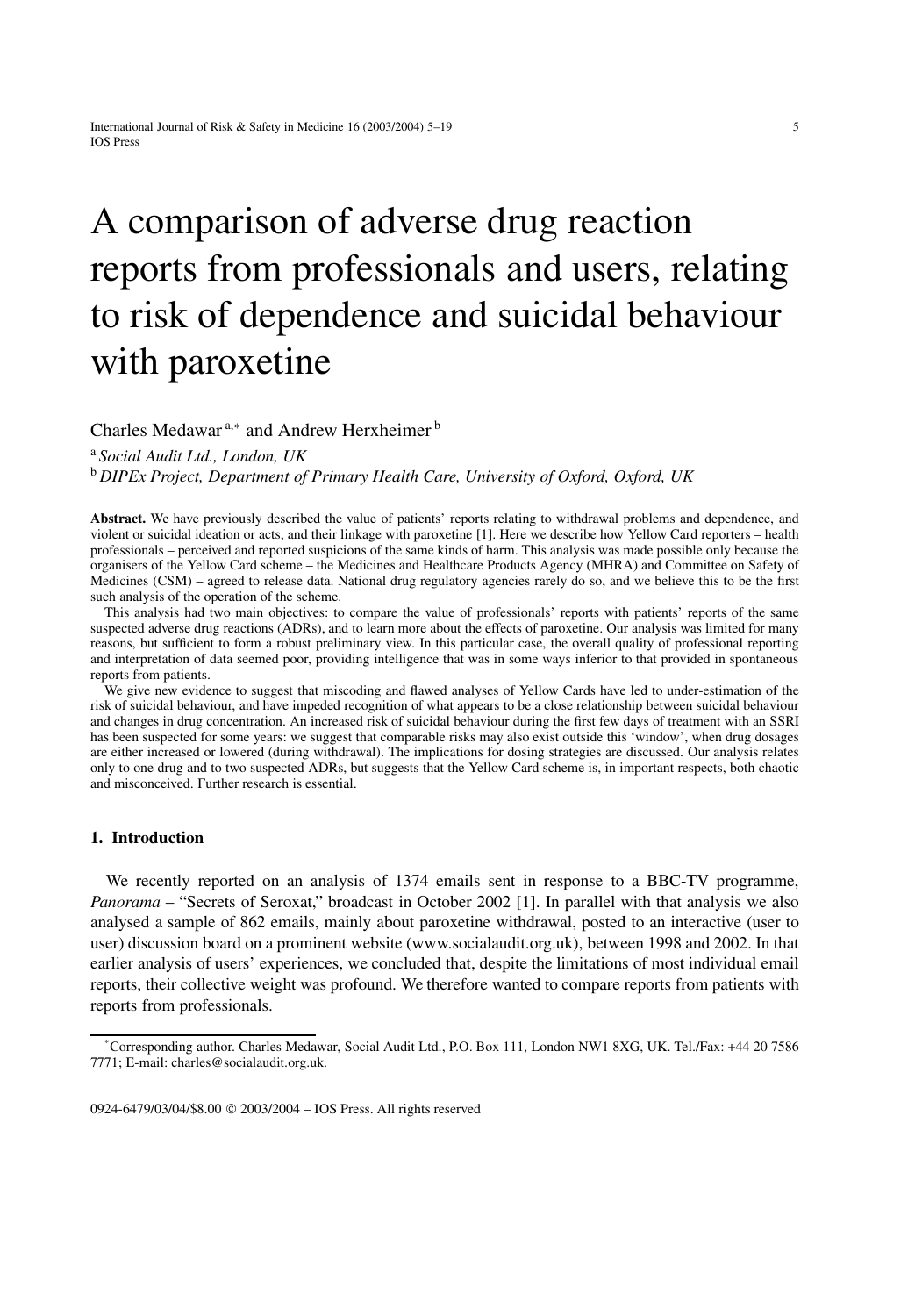We obtained from the Medicines and Healthcare Products Agency (MHRA) the "Anonymised Single Patient Printouts" for paroxetine, classified under "drug withdrawal reactions" (1370 reports), "drug dependence" (18) "injury and poisoning" (94), and "suicide etc." (92). The latter included mainly reports of attempted and accomplished suicide, suicidal ideation and self-harm ("parasuicide"). Unless otherwise specified, we refer to them all as "suicidal behaviour." These "Anonymised Single Patient Printouts" (ASPPs) had been prepared by MHRA scientific staff from Yellow Cards submitted by doctors and other health professionals over a 12-year period (1990–2002). We met professional staff at the MHRA who explained and demonstrated how each Yellow Card was screened, transcribed, coded, classified, checked and finally evaluated, before emerging as an ASPP. We gratefully acknowledge their help. The MHRA also has a standard procedure for following up reports of serious ADRs that its scientific staff consider to be incomplete in an important respect [2]. All follow up requests and any resulting further data are attached to the original reports, as is follow-up information sent in spontaneously by a reporter or a company. Between 1993 and 2002, on average, 17% of all Yellow Cards were submitted, on behalf of doctors and other heath professionals, by a company or by the ABPI (Association of the British Pharmaceutical Industry) [3]. It is not clear in what circumstances reports are sent in by the ABPI, or why.

Once ASPPs have been prepared, summary data are entered on to the MCA's ADROIT (Adverse Drug Reaction On-line Information Tracking) database. This database lists the different suspected adverse reactions, and records the numbers of reports relating to each. Individual Yellow Card reports may be classified under more than one heading (e.g., "drug withdrawal reaction" and "suicidal ideation"). Each paroxetine Yellow Card (YC) generated, on average, 2.2 different ASPPs.

Our analysis was confined to reports about one drug and two suspected ADRs, the subject of much controversy over many years [4–6]. Paroxetine is a widely used, high profile product, in terms of both benefit and risk. By the end of 2002, it had attracted 8625 YC reports – a total of 19,017 reactions listed under 1067 different reaction terms. This sample of ASPPs was therefore highly skewed and has obvious limitations as a critical appraisal of the Yellow Card scheme overall, "as the cornerstone of the Agency's work on medicines safety monitoring" [7]. However, our main objective was to compare the value of professionals' reports with patients' reports of the same suspected ADRs, and to learn more about the effects of paroxetine.

# **2. Methods**

A general appraisal was made of each of the three main samples of YC reports, mainly to establish the completeness of data in each database field. We excluded from all analysis the 18 reports classified under "Drug Dependence," both because of the small sample size and because these reports had also been classified as "Drug Withdrawal Reactions."

The main fields in the records supplied by the MHRA recorded the sex and age-range of the patient, the nature of the reaction, the onset time of the reaction, what other drugs were taken, relevant medical history, plus a brief description of the events and their significance. Each ASPP also identified the month and year in which the report had been received, and its origin (e.g., from a GP, hospital doctor or other health professional) and whether the report had been sent in directly or via a company. The MHRA had filtered the ASPP data before they released them to us. They provided some further information on request (e.g., month and year of ADR) but also left some important gaps. We requested *(inter alia*) two further items of information about the 1370 reports of withdrawal reactions, but after six weeks gave up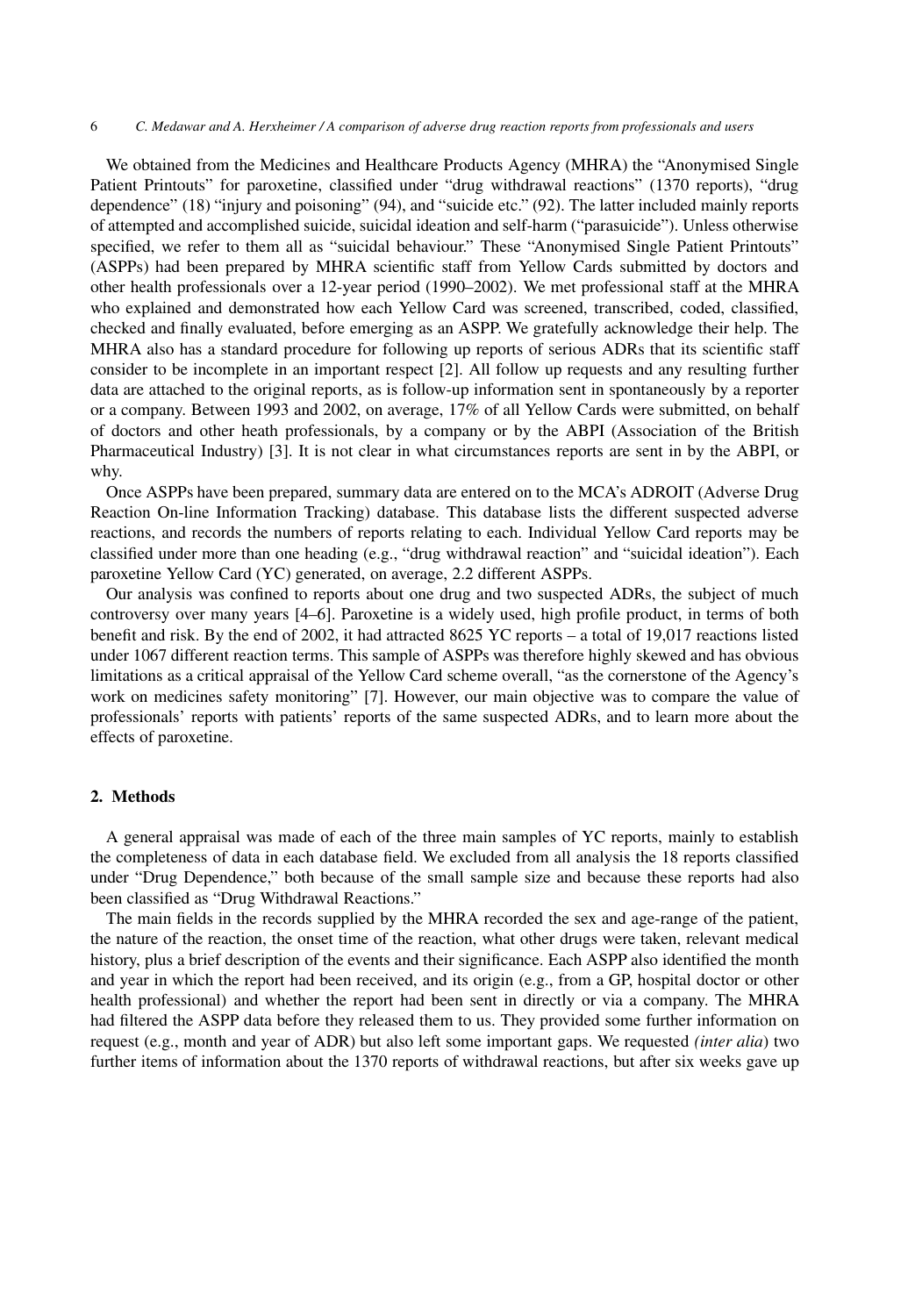waiting for them: we received no information about (i) the provenance of these reports (whether reported directly by a professional, or via a company); or (ii) about the "Other Reactions" that users experienced during drug withdrawal. We also asked the MHRA to confirm that these data would be routinely provided to companies, but they did not respond.

We independently rated samples of ASPPs, in an attempt to establish their overall value in relation to reports from users. We looked specifically for evidence from professionals about adverse effects that users had reported as especially troublesome. Samples of ASPPs were also examined for completeness of data and for evidence of miscoding – typically a mismatch between the coding or classification and the information provided in the text. In the samples of ASPPs classified as cases of "Injury & Poisoning" and "Suicidal behaviour," we also looked for evidence of follow-up, and/or the need for it, where the original report omitted essential information. We did not attempt the same analysis with the sample of 1370 reports of "Drug Withdrawal Reactions," knowing that the regulators had systematically followed up some reports as part of their further enquiries into possible paroxetine toxicity. The results of one such enquiry have been published [8].

Finally, we attempted to identify trends in the recording and interpretation of data that pointed to generic problems likely to arise with any spontaneous ADR reporting system.

# **3. Results**

# *3.1. Overview*

The MCA/CSM asks Yellow Card reporters to give basic information about the patient, the suspected drug (and other drugs taken), and the suspected reaction. Reporters are advised: "Do not be put off reporting because some details are not known." Yellow Card reporters are asked to identify, *inter alia*, the brand name of the suspected drug, the dosage, the date of starting and stopping the drug and the dates the reaction started and stopped. The number of days from the date the drug was started to the date the reaction started was entered as the "Onset Time."

Drug dosage was recorded in the relevant field in only about half of all ASPPs.

| "Withdrawal Reaction" | $662/1370$ reports | $(48\%)$ ; |
|-----------------------|--------------------|------------|
| "Injury & Poisoning"  | 48/94              | $(51\%)$ ; |
| "Suicidal behaviour"  | 37/92              | $(40\%).$  |

Relatively few ASPPs recorded the "Onset Time" of the suspected drug reaction.

| "Withdrawal Reaction" | 413/1370 reports | $(30\%)$   |
|-----------------------|------------------|------------|
| "Injury & Poisoning"  | 17/94            | $(18\%)$   |
| "Suicidal behaviour"  | 34/92            | $(37\%)$ . |

Reporters were asked also to describe the reaction(s) and any treatment given, and to record the outcome. Details of relevant medical history were requested too.

A significant minority of reports recorded the outcome as unknown:

| "Withdrawal Reaction" | 285/1370 reports | $(21\%)$ : |
|-----------------------|------------------|------------|
| "Injury & Poisoning"  | 26/94            | $(28\%)$ ; |
| "Suicidal behaviour"  | 14/92            | $(15\%)$ . |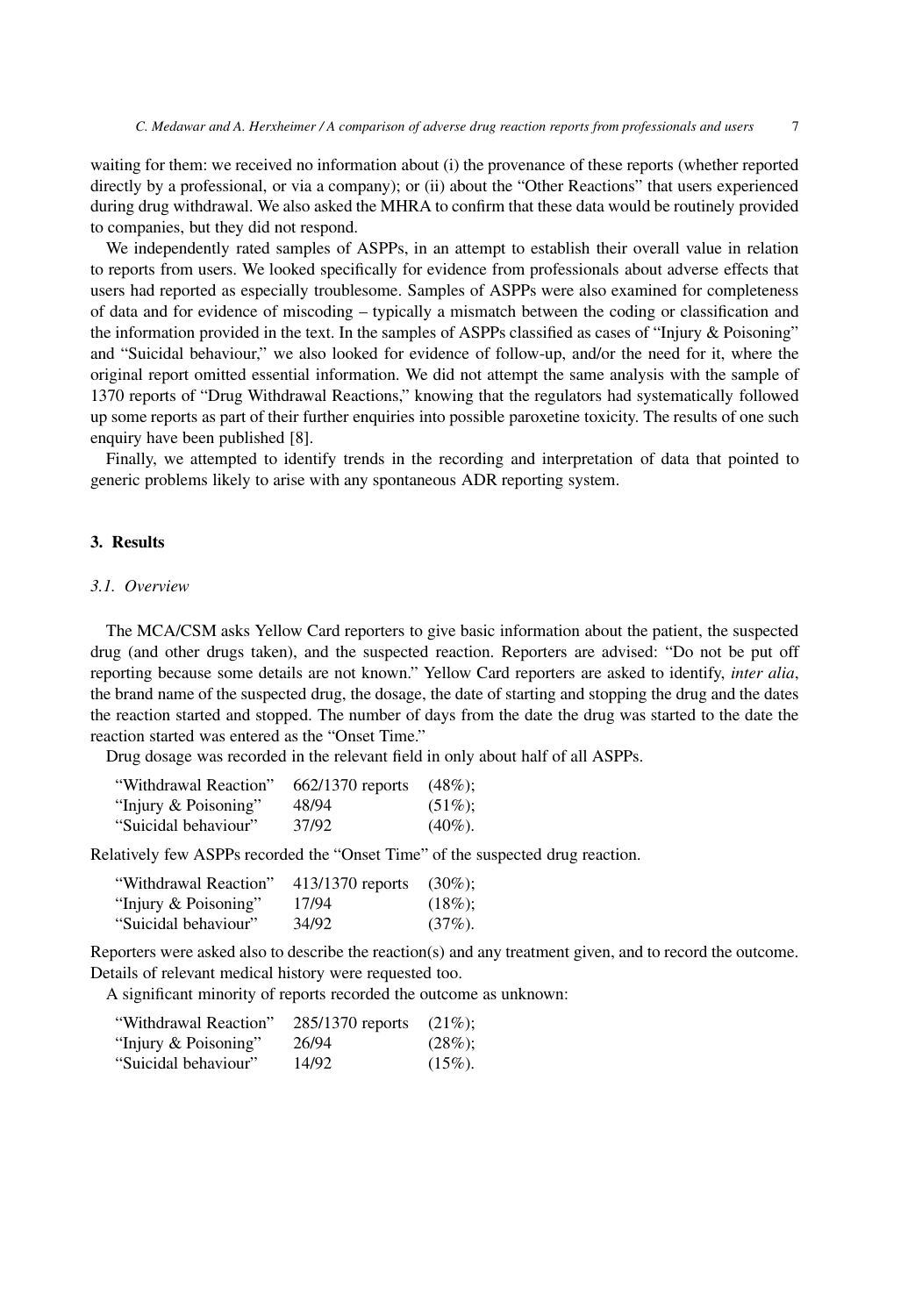The large majority of ASPPs gave no details of the patient's medical history:

| "Withdrawal Reaction" | 1198/1370 reports | $(87\%)$ : |
|-----------------------|-------------------|------------|
| "Injury & Poisoning"  | 76/94             | $(81\%)$ : |
| "Suicidal behaviour"  | 59/92             | $(64\%)$ . |

The two main text fields were, "Reaction Text" and "Reporter's Comments." We were unable to establish how the original text had been edited and/or interpreted. We understand that the "Reporter's Comments" might include observations made by third parties, notably companies reporting on behalf of others. The descriptions in both fields were typically brief, if not sparse. Word counts tended to fall with time (1990– 2002). Average total word counts were:

| "Withdrawal Reaction" | 40 words per ASPP |
|-----------------------|-------------------|
| "Injury & Poisoning"  | 65 words per ASPP |
| "Suicidal behaviour"  | 75 words per ASPP |

The "Reaction Text" was more often blank (field contained no text) in reports of suicide, injury or poisoning, than for withdrawal. Reporters (including third parties) commented more often in cases of suicide:

| ASPP sample           | "Reaction Text" –      | "Reporter's Comments" – |
|-----------------------|------------------------|-------------------------|
|                       | Number of fields blank | Number of fields blank  |
| "Withdrawal Reaction" | 69/1370 (5%)           | 724/1370 (53%)          |
| "Injury & Poisoning"  | 26/94(25%)             | 50/94 (53%)             |
| "Suicidal behaviour"  | 15/92 (16%)            | 15/92(16%)              |

The ASPPs for "Injury & Poisoning" and "Suicidal behaviour" included no information on follow up, so we do not know what if any follow up was requested or why, or what further information may have been obtained. The first set of data that the MHRA provided omitted any reference to the provenance of each Yellow Card, but when we asked for these data we received some. The proportion of Yellow Card reports submitted by companies on behalf of doctors or others seemed remarkably high – much higher than the (17%) average for all YC reports. In the "Injury & Poisoning" sample, 70% of reports were sent in by a company on behalf of the observer; in the "Suicidal behaviour" reports the proportion was 37%.

The tables below give details and show that general practitioners were more likely than other health professionals to send in their own reports. As we received no information about the provenance of the reports of "Withdrawal Reactions" (see under "Methods"), we cannot give comparable data on these.

| Source of reports on   | Number $(\%)$ of reports   | Number $(\%)$ of these     |
|------------------------|----------------------------|----------------------------|
| "Injury & Poisoning"   | from different originators | reports sent in by company |
| "General Practitioner" | 29(31)                     | 15(52)                     |
| "Hospital"             | 34(36)                     | 27(79)                     |
| "Health professional"  | 17(18)                     | 11(65)                     |
| "Hospital pharmacist"  | 6(6)                       | 5(83)                      |
| "Community pharmacist" | 4(4)                       | 4(100)                     |
| Other <sup>*</sup>     | 4(4)                       | 4(100)                     |
| Total                  | 94                         | 66 (70)                    |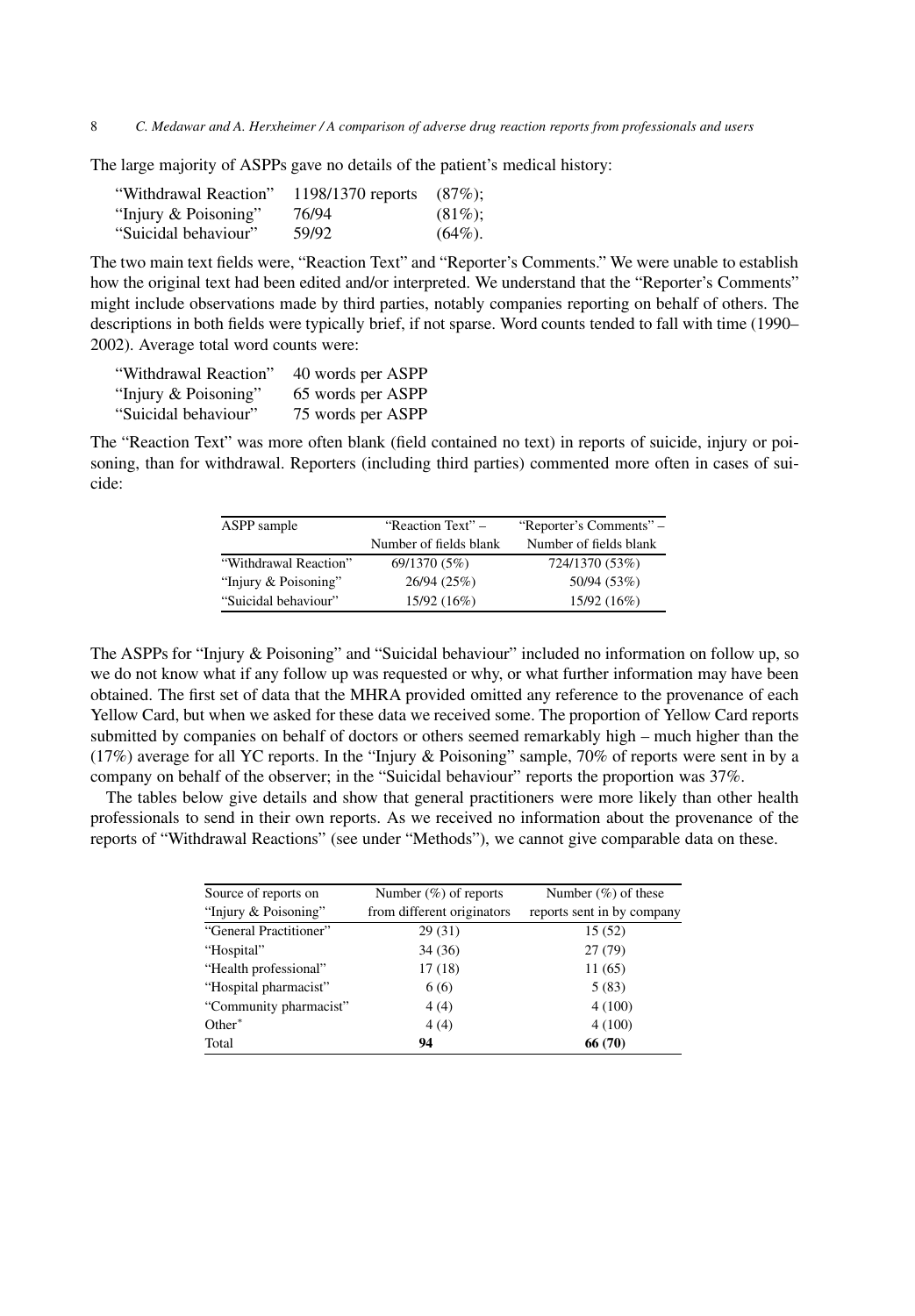| Source of reports on   | Number $(\%)$ of reports   | Number $(\%)$ of these     |
|------------------------|----------------------------|----------------------------|
| "Suicidal behaviour"   | from different originators | reports sent in by company |
| "General Practitioner" | 47 (51)                    | 11(23)                     |
| "Hospital"             | 30(33)                     | 14(47)                     |
| "Health professional"  | 9(10)                      | 4(44)                      |
| "Hospital pharmacist"  | 1(1)                       | 1(100)                     |
| "Community pharmacist" | 2(2)                       | 1(50)                      |
| Other*                 | 3(3)                       | 3(100)                     |
| <b>TOTAL</b>           | 92                         | 34(37)                     |

<sup>∗</sup>Included "nurse," "literature," "company" or ABPI.

We found many examples of apparent miscoding and several duplicated records, but did not attempt any global assessment. Many were of limited significance  $-e.g.,$  the description "Recovered" (rather than "recovered after restarting suspect drug") applied to ASPPs for "Withdrawal Reactions," where the text clearly stated that the patient had restarted paroxetine or another SSRI. In the two smaller samples ("Injury & Poisoning" and "Suicidal behaviour") apparent coding errors were more important. See analysis below.

# *3.2. Withdrawal and dependence*

The essential difference between reports coded either as "Withdrawal Reactions" or "Dependence" was simply that the reporter either had or had not used the term "dependence" or "addiction" in describing the reaction. In practice, they hardly differed: the two samples described essentially the same phenomena.

The MHRA told us they were rigorous in using the terms used on the Yellow Card (unless an obvious mistake had been made). Thus it was possible to chart the adoption of, "discontinuation" – which companies use to describe drug "withdrawal." In the ASPPs numbered 1 to 500 (received before 1997), the term "discontinuation" was used in 6 Yellow Cards (1%), compared with about 12% of more recent Yellow Cards. The word "withdrawal" stood its ground (1990–2002). We also searched ASPPs specifically for the words, "electric" and "shock" – having found that users most frequently described such sensations in the head as the most characteristic feature of paroxetine withdrawal. The MHRA clearly eschews this description, which does not appear in the Seroxat "Summary of Product Characteristics." The word "electric" was used in 56 of the 1370 reports (4%) of "Withdrawal Reactions."

The MCA/CSM were among the first to recognise withdrawal problems with paroxetine. A oneparagraph note in the February 1993 edition of their occasional newsletter, *Current Problems in Pharmacovigilance*, mentioned withdrawal symptoms reported in 78 Yellow Cards – "including dizziness, sweating, nausea, insomnia, tremor and confusion." Among the first 78 ASPPs, we identified five reports of "electric shock" sensations – more than for insomnia (3 reports), tremor (3) or confusion (2).

As a whole, the 1370 reports of "Withdrawal Reactions" added little to the intelligence in user reports. The descriptions in most ASPPs typically listed dominant symptoms, but gave little detail. Use of medical terminology made ASPPs more economical than user reports, but often at the expense of detail and meaning. Thus, the coding of "electric shock" using the preferred term paraesthesia, communicated little of the disabling impact of withdrawal symptoms on users. Nevertheless, there was sufficient detail in enough reports to corroborate the problems that users had found: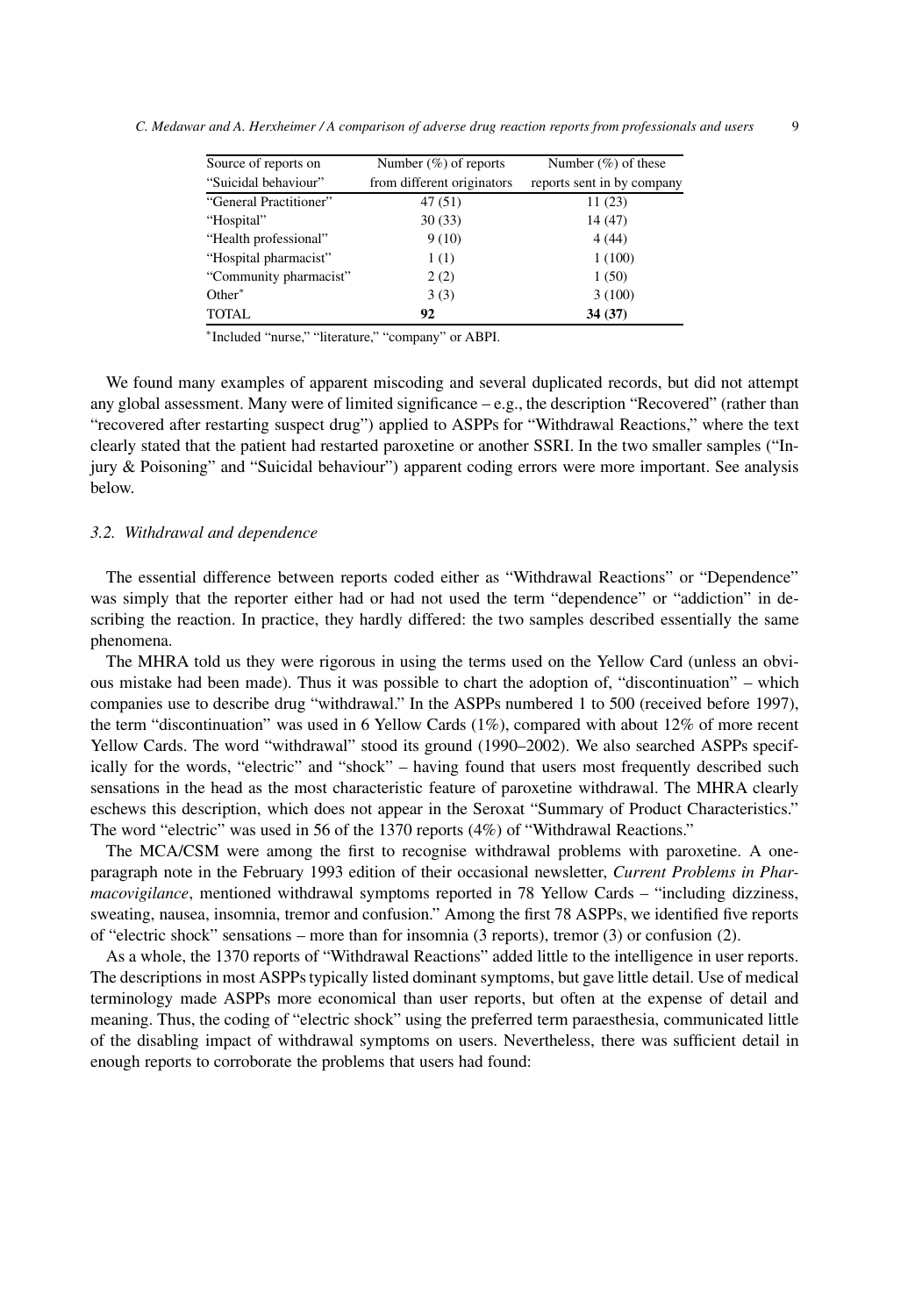"When he tries to stop seroxat or reduce the dose below even [the] small one he is taking at present he gets a 'fizzing' feeling in the head. He has no problems at all if he stays on the seroxat."

"On reducing the dose of Seroxat the patient experienced withdrawal effects described as headaches, noted to be mild in intensity, nausea, drowsiness, tingling in her fingers, noted to be moderate in intensity and dizzy spells, noted to be severe in intensity."

"Has tried reducing the dosage gradually using the liquid formulation but becomes very anxious as soon as it is stopped. Has agreed to be hospitalised to come off Seroxat."

"Severe withdrawal syndrome despite very gradual dose reduction with nausea, giddiness, hallucinating dreams."

On stopping became very unwell – faint, dizzy: looked awful according to matron of home. Fell – fractured arm. Ended on restarting medication.

"Felt very dizzy/vertigo for 2 weeks after stopping drug – gradually symptoms eased."

## *3.3. Suicide and suicidal behaviour*

We independently rated the 92 reports relating to attempted or accomplished suicide, parasuicide and suicidal ideation. We suspected that one report had been duplicated, leaving a total sample of 91 ASPPs.

Many reports were very brief and there was minimal evidence of follow-up. Examples of such ASPPs full texts are as follows. (We have corrected typographical errors in all verbatim reports.)

#### Full text of report (and source)

"Suicide by cutting his throat." (Hospital)

"Pt shot himself a few days after starting medication." (GP)

"Felt depression got worse – made her feel suicidal." (GP)

"Seroxat started at 10 mg daily. Dose increased to 20 mg after 2 weeks. Pt committed suicide after 4th day on the increased dose. Pt did not seem suicidal when prescribed Seroxat." (GP via company)

"Deliberate self harming behaviour became much worse after starting Seroxat. She only started cutting herself after starting Seroxat." (Hospital)

Extremely agitated, violent reaction. Attempted suicide recovering 23/01/2001. (Community pharmacist)

"Felt suicidal-thoughts (never before). Other odd religious thoughts – unusual for patient (atheist) -?? psychotic reaction." (GP) "Pt received Seroxat for approximately one month. On an unspecified date pt experienced visual hallucinations and suicidal thoughts. On a date not specified the patient committed suicide by hanging. Blood levels of Seroxat were 3 to 4 times the therapeutic norm. A large quantity of alcohol was found in the patient's blood." (Hospital via company)

"On reducing treatment very slowly from 20 mg to 10 mg to 10 mg alternate days, severe recurrence of depression and suicidal. Started first day of reduction and persisted until off treatment for 1 month. Now feels 100 %." (GP)

Our main analysis focused on information about suspected adverse effects in relation to starting drug treatment. This was because a number of case reports have suggested that a small number of patients experience extreme reactions leading to thoughts and/or acts of violence and self-harm, immediately on taking the drug or within a few days of starting it. This makes the coded term, "Onset Time – Days" critically important for understanding the relationship between cause and effect. We found Onset Time coded in 34 reports (37%). Of these, 10 reports (11%) linked adverse events to the first or second day of treatment. A total of 16 reports described reactions within one week of starting treatment – compared with two reports in the second week and three reports in the third.

In our earlier analysis of emails from users, we noted that thoughts and acts of violence or self-harm seemed to be linked not only to starting drug treatment, but also to dosage change and during difficult

Only mild depression. Suicide 10 days later ... Patient was fit and well had no suicidal thoughts." (GP)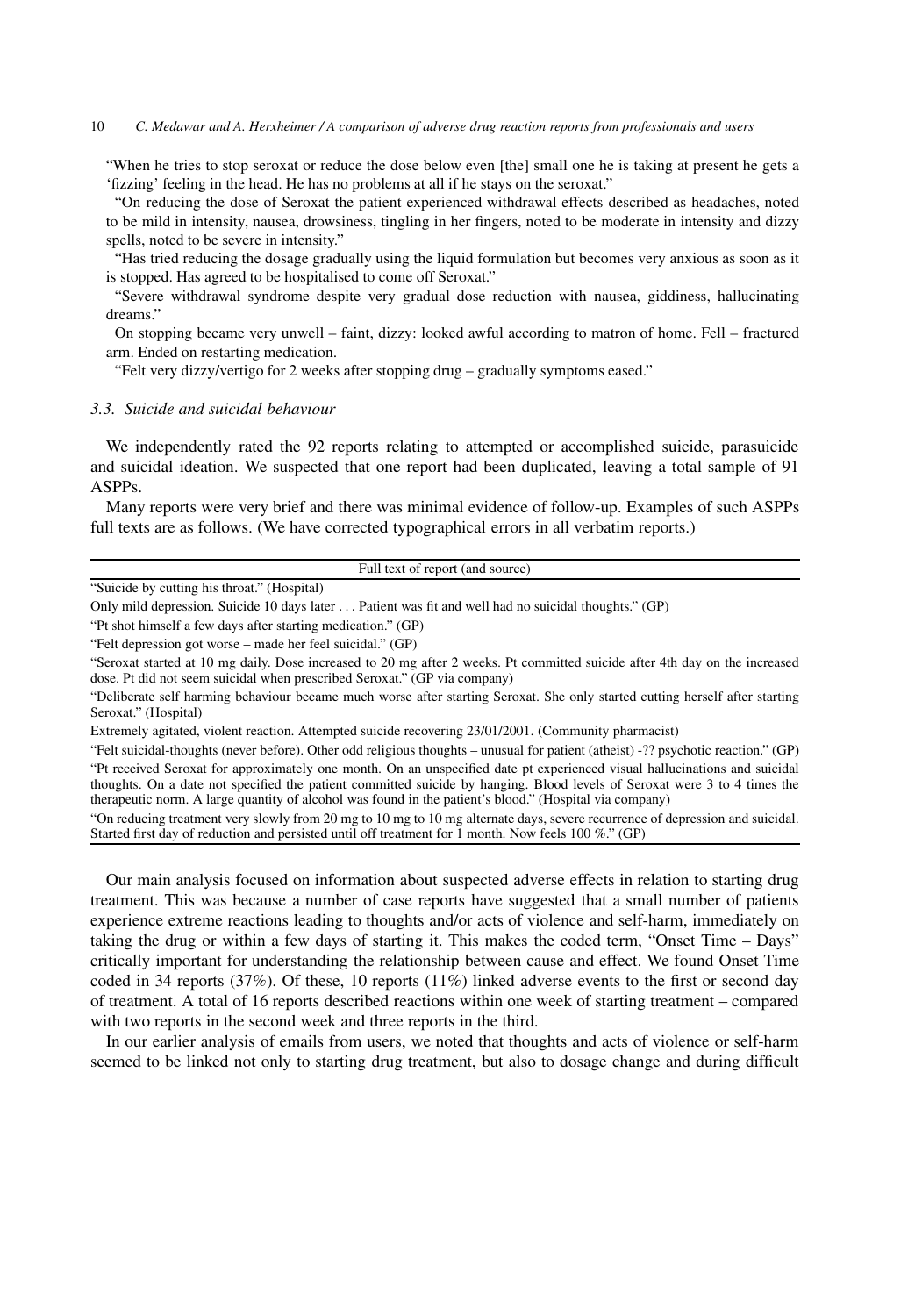withdrawal: "such ill effects may be linked more to changes in drug concentrations in the brain, rather than to dosage levels" [1]. With this in mind, we analysed all 91 reports in more detail. Ten reports (11%) appeared miscoded. The ASPPs did not state "Onset Days" whereas the text did: "Within one hour of ingestion;" "one day after starting;" "After the second dose;" "Two days on drug;" "Worsened over 4 days;" "A few days after starting;" "Within ten days;" "10 days after starting treatment;" "After 3 weeks;" "After approximately one month." The text in other reports hinted at early onset, but did not specify a time: "Attempted suicide – insidious onset shortly after paroxetine commenced;" "Suicidal thoughts since being on Seroxat" and a reference to "New symptoms on treatment."

In 11 ASPPs the text, but not the coded information, indicated linkage between suicidal behaviour and dose increase. For example:

The ASPP recorded "Onset Time" as 18 days, but "Dose increased from 10 to 20 mg daily after 2 weeks on treatment. On the fourth day of starting the 20 mg dose patient committed suicide by hanging himself."

The ASPP recorded "Onset Time" as 16 days, but "Patient committed suicide after having increased dose from 20 to 30 mg."

"Onset time" not stated but: "Patient was fine on 20 mg paroxetine. Suicidal ideation on starting 30 mg which settled on stopping this dose."

We then identified 16 ASPPs linking suicidal ideation to severe drug withdrawal: six specified gradual withdrawal; five mentioned abrupt withdrawal; and five did not specify. This challenges the widely promoted view that withdrawal problems can be avoided by dose tapering. Again, the coded "Onset Time" did not always correspond to the actual sequence of events. For example, one ASPP recorded "Onset Time" as 181 days, but the text indicated that the patient had hanged himself 4 days after abrupt drug withdrawal.

Thus we established that at least half of the 91 ASPPs relating to suicide, attempted suicide, parasuicide or suicidal ideation, were associated with changes in drug concentration in the body – during the first week of treatment, or with dose increase or severe symptoms related to drug withdrawal. This association has previously been missed.

Ten other reports explicitly linked abnormal and/or uncharacteristic behaviour to use of paroxetine. All begged follow-up; there was no evidence of it. The following examples are extracts from the full texts:

"We have evidence that suspect drug drove patient to suicide." – GP.

"He clearly stated that he had not thought about suicide until taking Seroxat but that he subsequently felt driven to end his life." – GP.

"Threw herself under a train. No past medical history of suicide thoughts or attempts." – GP.

"Patient had a straightforward episode of moderate depression ... Said he did not feel suicidal or have any urges to harm himself. Over next 5 days, although he was more anxious & depressed than normal  $\&$  quite clearly fatigued, he gave no indications of any intention to kill himself. However, he killed himself in unusual circumstances. Cut himself in many parts of body. As a result of injuries he exsanguinated and died within an hour." – Hospital.

"On drug for six months in 1996. No abnormal behaviour prior to Seroxat. Self-harming behaviour, predominantly taking form of cutting himself, with occasional overdose. This went on for several months. Patient had history of abuse but his anger became much more overt when on Seroxat." – Hospital.

Of the remaining reports, 15 contained insufficient information and 5 identified complicating factors that made a causal connection seem unlikely. See table.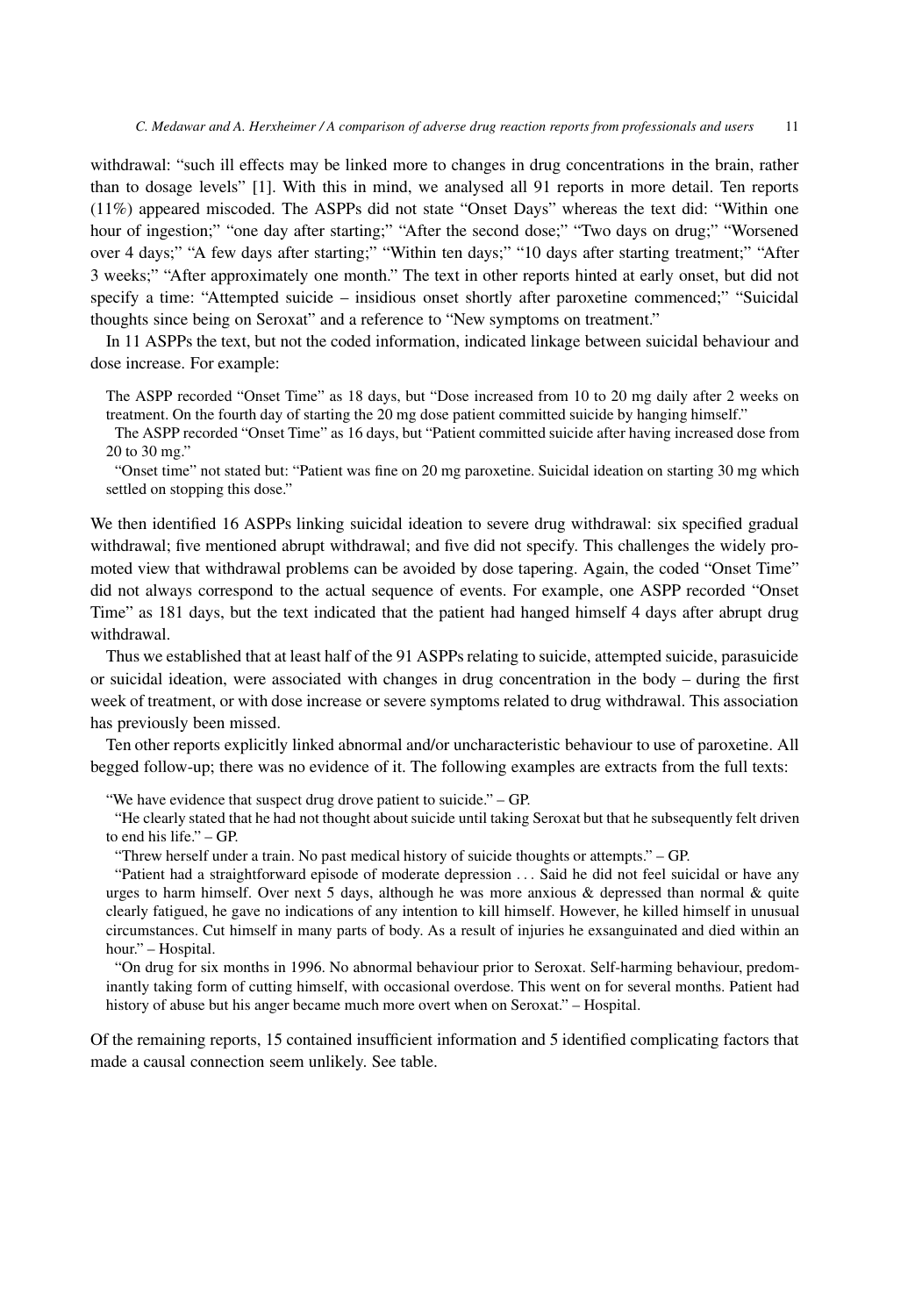| Classification after reanalysis of 91 reports                                         |
|---------------------------------------------------------------------------------------|
| Onset within $1-2$ days after starting paroxetine:                                    |
| 10 reports with onset time coded                                                      |
| 4 reports with onset time not coded                                                   |
| Onset 3–7 days after starting paroxetine:                                             |
| 6 reports with onset time coded                                                       |
| 2 reports with onset time not coded                                                   |
| Onset 8–30 days after starting paroxetine:                                            |
| 5 reports with onset time coded                                                       |
| 4 reports with onset time not coded                                                   |
| 11 reports linking suicidal behaviour to dose increase                                |
| 16 reports linking suicidal behaviour to withdrawal                                   |
| 3 reports with onset time recorded as $>$ 30 days                                     |
| 10 reports give no indication of onset time but comments                              |
| indicate suspected drug causation                                                     |
| 15 reports give no indication of onset time and otherwise<br>insufficient information |
| 5 reports indicate causation unlikely                                                 |

## *3.4. Injury and poisoning*

This sample comprised 95 ASPPs, most classified as "Non-accidental overdose" (35 reports) or "Overdose NOS" (Not Otherwise Specified), (32 reports). One report had been duplicated – coded once as NAO and once as O/D NOS – leaving a total sample of 94 reports.

Overall, this was a bizarre collection of data, including many ASPPs that had been either miscoded or classified so conservatively as to impede intelligent analysis. There were few signs of follow-up, but copious evidence of what we classified as "First person deficit," i.e., lack of useful information that a patient or relative might have provided.

Six ASPPs had been classified as "electric shock" – implying injury through exposure to mains electricity. Another four ASPPs were classified as "travel sickness" and one as "heat stroke." These 11 reports were all describing symptoms of drug withdrawal rather than "Injury & Poisoning."

Several other reports described mainly how the overdose emergency was handled. They gave good evidence of the skill and care of hospital teams, but said nothing about how the patient came to be there. The Yellow Card system abetted this omission by classifying cards assiduously by prominent symptoms. For example, the following Yellow Card spawned ten ASPPs classified as "Overdose NOS," "Dysarthria," "Eyelid retraction," "Hallucinations," "Sweating increased," "Tremor NOS," "Nausea," "Taste altered," "Vomiting," "Headache," "Flushing." This was the full text of the original report:

(Female patient) "Took overdose (800 mg in total) – experienced hallucinations, sweating, shaking, dysarthria, nausea and foul taste in mouth." Other drugs: Mercilon, Cilest. Onset Time, Disease History, Outcome: not known – GP.

Only five NAO reports (14%), and eight reports of O/D NOS (25%), recorded the drug reaction "Onset Time," but eight ASPPs added weight to the evidence that problems may be linked to changes in drug concentrations (early onset, dose increase or withdrawal):

Female patient: Non-accidental overdose. Onset days: 1. Other reactions: Hallucinations, Serotonin syndrome. "Intentional overdose – had hallucinations for initial 12 hrs, then serotonin syndrome (sweating, hyperreflexia,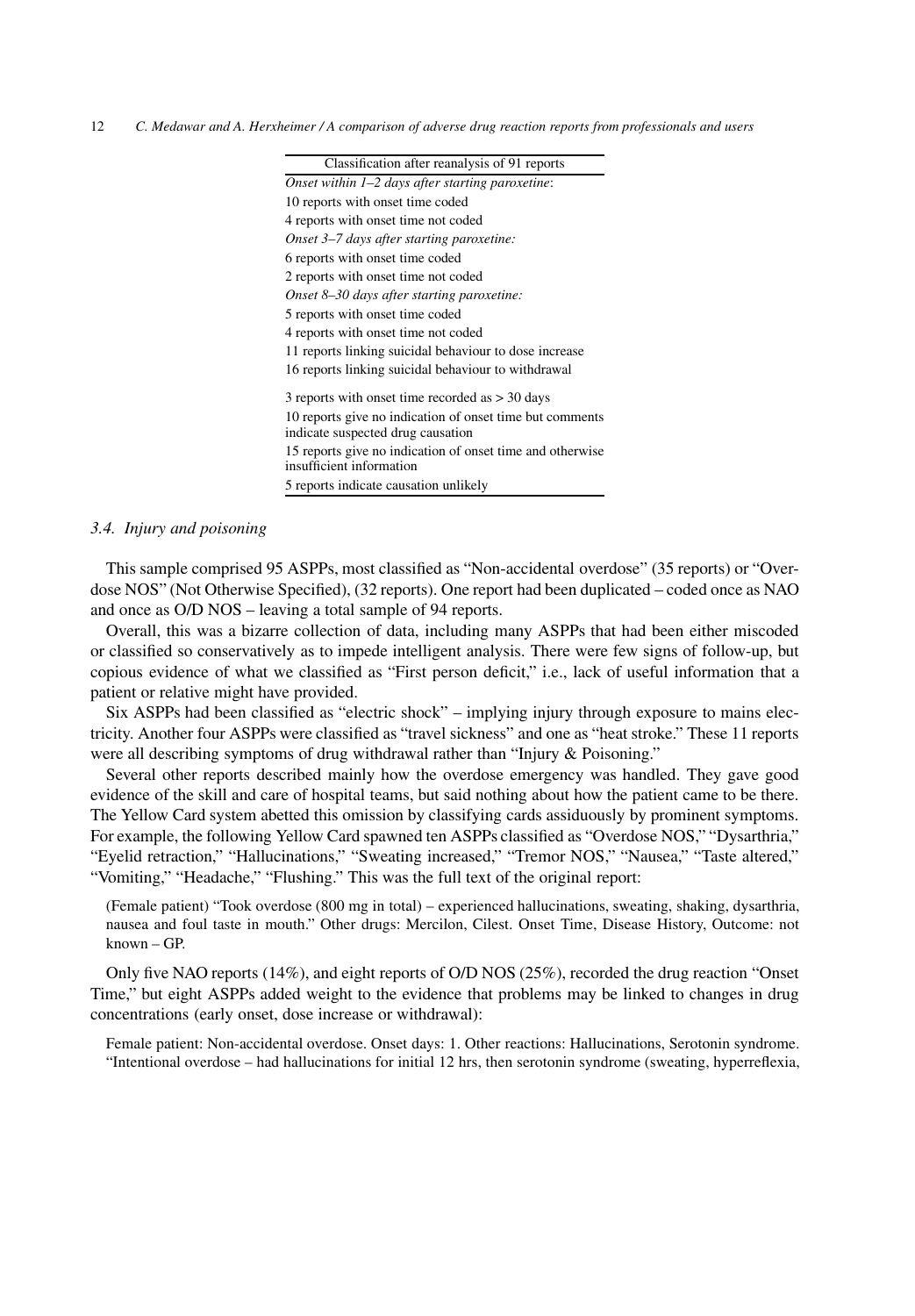tremor + tachycardia). Creatine kinase 305 umol/l 20 hours after ingestion ... Patient took an overdose of Seroxat (1050 mg)." Outcome: Recovering. – Health professional.

Male patient. "Accidental overdose." Other drugs: Sulpiride, Zopiclone, Lorazepam. Other reactions: Increased activity, Mania, Psychosis NOS. "Tendency to be manic and overactive when dose increased to 40 mg 11/1998. Dose reduced to 30 mg. Increased to 40 mg on unspecified date. 11/2000 Patient jumped out of 1st floor window, hospitalised 09/11/2000. Discharged 01/12/2000, prescribed 80 mg dose (accidental overdose). 11/12/2000 psychotic episode. Paroxetine discontinued. Further psychotic episodes followed. Resolved. – GP via company.

Overdose NOS. Onset days: 7. Female patient, recovered after treatment. Other drugs: diazepam. "Cardiac arrest x2, epileptic fits needed ICU following Overdose of  $25 +$  tablets of paroxetine  $+$  large amount of alcohol." – Hospital.

Female patient on Seroxat 30 mg. Other drugs: Acetazolamide, Aspirin, Cimetidine, Nifedipine, Temazepam, Timolol, Sertraline. On day 6, "Took OD Temazepam." Outcome: Recovered. – Hospital pharmacist.

Female patient involved in Accident: "Approximately 1–2 months after the increase in dose of Seroxat from 20–50 mg the patient described herself as being on top of the world. A few days after, the patient was involved in a road traffic accident where she hurt her chest and experienced breathing problems. Two months afer the road traffic accident, whilst continuing to take Seroxat, the patient developed hypomania and was admitted to a psychiatric hospital. Treatment with Seroxat was stopped... Follow up information: Patient has subsequently died from pre-existing emphysema." – Health professional via company.

Male "Patient was possibly taking double the prescribed dose (20 mg) and then stopped abruptly. Patient has no Hx [= history] of this type of problem." Other reactions: Psychosis NOS. Outcome: Recovered. – Hospital via company.

Female patient: Accidental overdose. "On an unknown date her dose of paroxetine was increased to 30 mg daily. Following the increase in dose, patient began to experience hallucinations. The dose of paroxetine was further increased to 40 mg daily. Patient accidentally took 70 mg of paroxetine." Outcome: Unknown. – Nurse via company.

Male patient on Seroxat 30 mg. Disease history: Dependence on cannabis, Drug abuse NOS, Separation, No family history of psychiatric disease. "Some 3 days after starting suspect drug patient claims to have developed an acute delusional state that the world was about to end and as a result of this killed his mother and son and took an overdose to kill himself. The delusions disappeared the following day. ... Patient took 2 tablets of suspect drug on first day then 20 mg daily, as prescribed. Acute delusional state resulted in committing murder. Patient was on no other medication at the time of the reaction. The Patient did not take an overdose of seroxat but took a cocktail of drugs (which drugs is not known). The Patient took two times the prescribed dose of seroxat for four days. No history of schizophrenia or drug abuse. History of morbid jealousy. 25/8/94 amitriptyline & Mogadon 10 mg nocte prescribed for suicidal ideation & distress." Outcome: "Recovered." – Health professional via company.

The description "Non-accidental overdose" (NAO) was applied consistently in cases in which – at least with hindsight – one might well suspect suicidal behaviour. Of the 35 NAO reports, 32 (91%) had been sent in by a company. Full text examples follow:

Patient (sex unknown) took an overdose of "Seroxat," approximately 60 tablets were taken and the Patient became extremely sedated. Outcome unknown. (Classified as NAO and "Sedation") – Hospital via company.

"Took an overdose of  $50 \times 20$  mg Seroxat tablets – developed headache, nausea, lightheadedness, "feeling drunk" and had stomach cramp. No treatment was given and the patient made an uneventful recovery. The patient then became "sleepy and suicidal." She felt detached and "thought-blocked" for 48 hours, afterwards she remained "vague" for one week. The patient also experienced two episodes of palpitations... Patient had also taken a "reasonable amount of alcohol." – Hospital via company.

"Died from an overdose of Seroxat and Manerix. Took 30 tablets of both. Developed a tachyarrhythmia which progressed to ventricular fibrillation. Blood level of paroxetine was 1.3 mg/dl. moclobemide was 19.3 mg/dl about 2 hrs post-ingestion." – Hospital via company.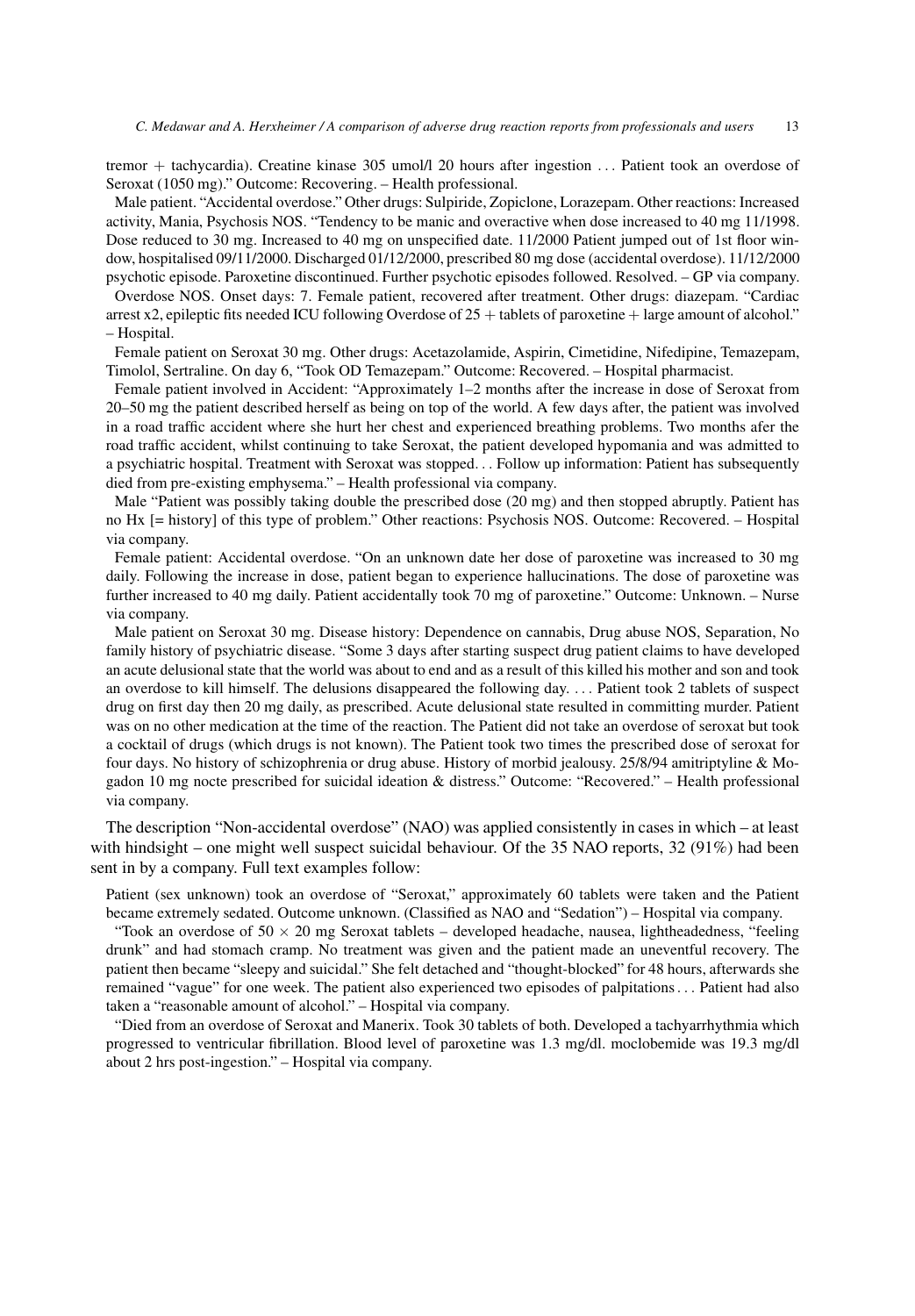"Patient (male) had no previous psychiatric history. His history of depression dated back to 10/1997 and that was the first depressive illness he had experienced. No previous suicide attempts and no other psychiatric disorder. Outcome: Fatal – association direct or indirect. Other drugs: Co-Codamol, Zopiclone. Hepatic level of paroxetine 212 mg/kg. There was no evidence of any other drug." – Hospital via company.

Female patient "Took overdose of paroxetine. Blood levels 1.25 mg/l at post mortem. Also filled bathroom with burning paper; carbon monoxide level 41% on admission. ... Cause of death smoke inhalation & paroxetine poisoning." Outcome: Fatal – association direct or indirect – Hospital via ABPI.

Similarly, ASPPs were classified as "Overdose NOS" – presumably on the basis of lack of information – as if there were no suspicion of suicidal intent. Suggestive examples follow. Of the 32 such reports, 17 (53%) had been routed via companies.

Male patient. "Fatal – association direct or indirect ... Several of his prescribed medicines are missing including 15 'Seroxat' tablets (unknown dose). The patient has been tested for various substances, and high levels of alcohol, paracetamol & dihydrocodeine were found." – Hospital via company.

Sex unspecified: "Fatal – association direct or indirect ... Intentional. Death due to AE." – GP via company. [Presumably 'AE' means adverse event]

"Female [experienced] Agitation, Euphoria, Hyperkinetic syndrome, Concentration impairment. Outcome: Recovered." – GP via company.

Female patient took "Overdose of ? 26 Seroxat and 60 acamprosate tabs." Onset days: 36. Outcome: Fatal. – GP.

Female patient. Onset time, Other drugs, Disease history and Outcome – all unknown. Experienced grand mal convulsion. "Alert and coherent post observation overnight. Mobilising to bathroom when suffered grand mal seizure after overdose. Vomited  $\times$ 2 days." – Hospital.

Male patient "attempted suicide, overdose. 13/07/02 – violence assault of others. Withdrawal effects of 'electric shock.' Onset days: 184, 238. Other reactions: aggression. Outcome: Recovered." – GP.

Female patient: "Seroxat overdose – hypoxic brain injury. ITU, tracheostomy, CT scan showed cerebellar infarcts in keeping with hypoxic brain damage ... Information obtained on follow-up – severe neuro behavioural disability consistent with having sustained hypoxic ischaemic brain damage is persisting. Patient had intense behavioural rehabilitation input. The degree of disability is permanent and will now require residential care." Outcome coded as "Recovering after treatment." – Hospital.

The 7 reports of "Accidental overdose" seemed appropriately classified.

# **4. Discussion**

## *4.1. Under-reporting of ADRs*

Spontaneous reporting of suspected ADRs is the mainstay of pharmacovigilance, "the process of evaluating and improving the safety of marketed medicines." The UK Yellow Card scheme ranks as world class, "undoubtedly of proven value in detecting signals of unrecognised safety issues" [9]. The strengths of the YC system are generally taken for granted and have been generously described elsewhere [10].

The MHRA/CSM claim that the YC scheme "has a proven record in quickly identifying new safety concerns" and emphasise that "the Scheme is under continual review in order to increase its effectiveness in detecting previously unrecognised drug safety signals." At the same time, "It is accepted that not all adverse reactions are reported." This puts something of a gloss on what has traditionally been regarded as the major limitation of such systems. Close to official estimates suggest that fewer than one in ten reportable reactions are in fact reported [11]. ADRs are thought to account for perhaps 5% of all hospital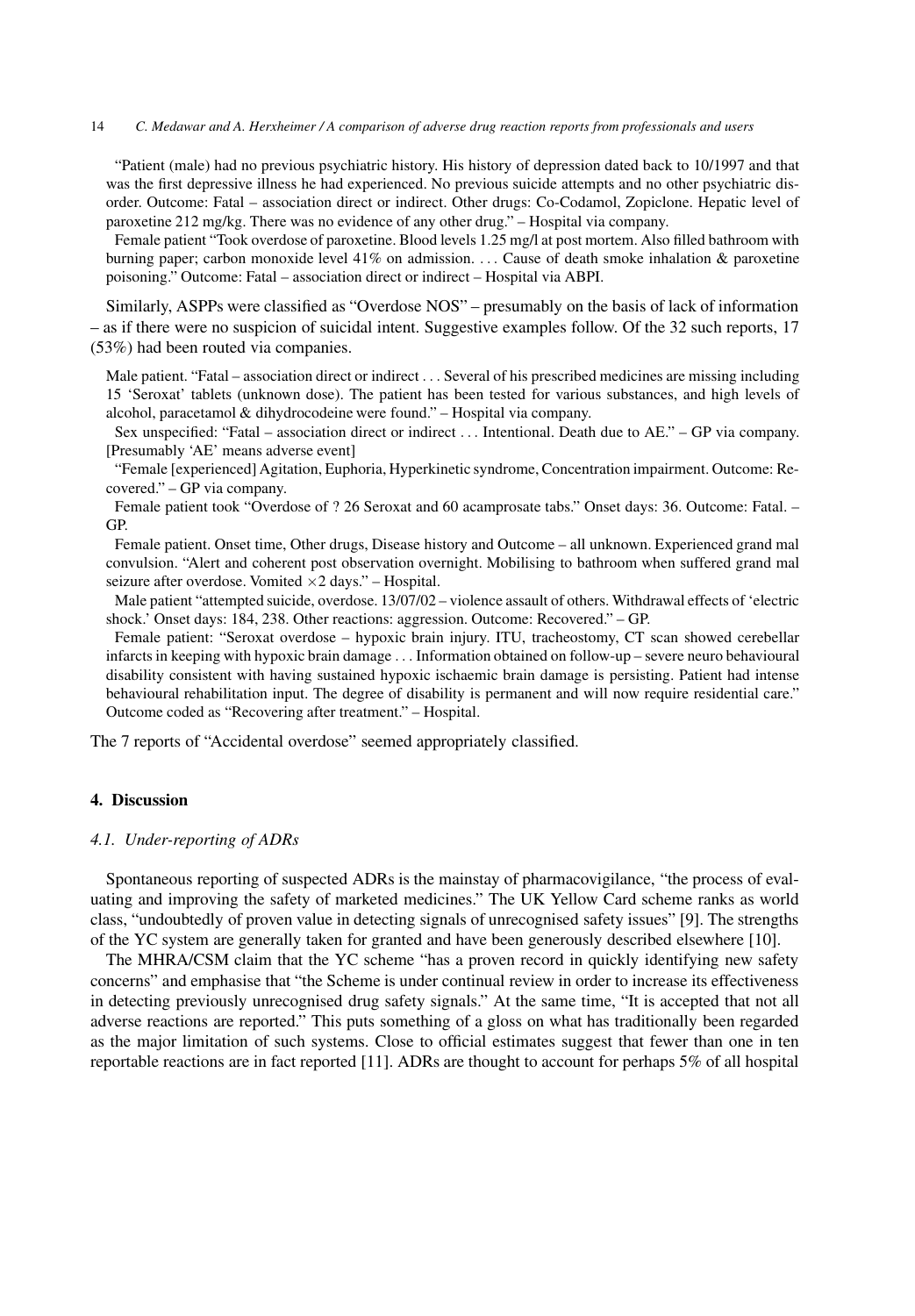admissions, and to affect of the order of 10% of all hospitalised patients. On the basis that perhaps 1.7% of GP consultations produce an ADR [12,13], we suspect the overall reporting rate may be closer to 1% – but the rate varies greatly, depending for example on severity and type of reaction and the nature and age of the drug.

Reporting rates also depend on who is reporting. The evidence suggests that only a minority of doctors ever report suspected adverse drug reactions. A comprehensive survey on the first 20 years of operation found that only 16% of doctors working in the NHS had ever sent in a Yellow Card, and that 7.4% of all doctors sent in 80% of all reports [14]. A recent smaller survey of reporting over a 21-month period in Merseyside found that one in eight doctors eligible to report had actually sent in Yellow Cards [15].

So long as most doctors never report suspected ADRs – and when the problem of under-reporting is officially (if quietly) regarded as "insuperable" [9] – it seems all the more appropriate to consider the value of patients' views. Patients have a vested interest in reporting; health professionals often have vested interests in not doing so [16].

## *4.2. Value of patient reporting*

Patient reporting of adverse drug reactions is now accepted in 23 countries [17], but what is done with the reports is not known. In 2003, the MHRA/CSM started a pilot scheme in which patients will be able to report suspected reactions by telephone via nurses based at NHS Direct. However, the MHRA/CSM "do not accept reports directly from patients, as we consider that medical interpretation of the suspected reaction is vital."

We cannot feel optimistic about this initiative for several reasons, some of which also reflect our reservations about the Yellow Card scheme. We see an inherent conflict of interest when the same agency both grants licensing approval and oversees pharmacovigilance. When post-marketing problems come to light, there is always the possibility of some regulatory failure; it does not seem appropriate that regulators, working in secret, should be allowed to judge in their own cause. We also think it mistaken to try to "fit" patient reports into the system established for professional ADR reporting. The mismatch between round peg and square hole is underlined by the length (18 pages) and complexity of the "*MedWatch Form 3500*," the US instructions for consumer reporting of ADRs [18].

Our analyses suggest that reports from patients – in their own words – communicate essential information which professional reporters can never be expected to provide. In this case, patients provided reports that were much richer in their descriptions of behavioural phenomena and feelings than the YC reports, and often much better at explaining the nature, significance and consequences of adverse drug effects. Patient reports convert the more technical terms that professionals use into understanding. Individually, patient reports are often deficient, and sometimes exaggerate and get it wrong – but, collectively, they reflect good common sense. Patient reports alone can elucidate the real dimensions of an adverse drug reaction – what withdrawal problems, weight gain, suicidal behaviour, or loss of libido actually mean, in the context of personal and social life. Patients' reports also reveal how much people can't or won't communicate with doctors, and how often patients feel that doctors will not listen. Lack of consultation time and resources clearly constrain the doctor-patient relationship, but so does professional insistence that the doctor knows best. In this case, many didn't, and left patients feeling bullied and stuck. Thus some doctors might never get to know the kinds of things that patients may be scared to talk about – e.g., the effects of paroxetine on driving, or the feeling they were going mad. The underlying fear of loss of driving licence or liberty would deter some patients.

The filtering and processing of reports helps data management but tends to reduce the value of reports; even with Yellow Cards, there is a risk that it will obscure the available intelligence. Inevitably,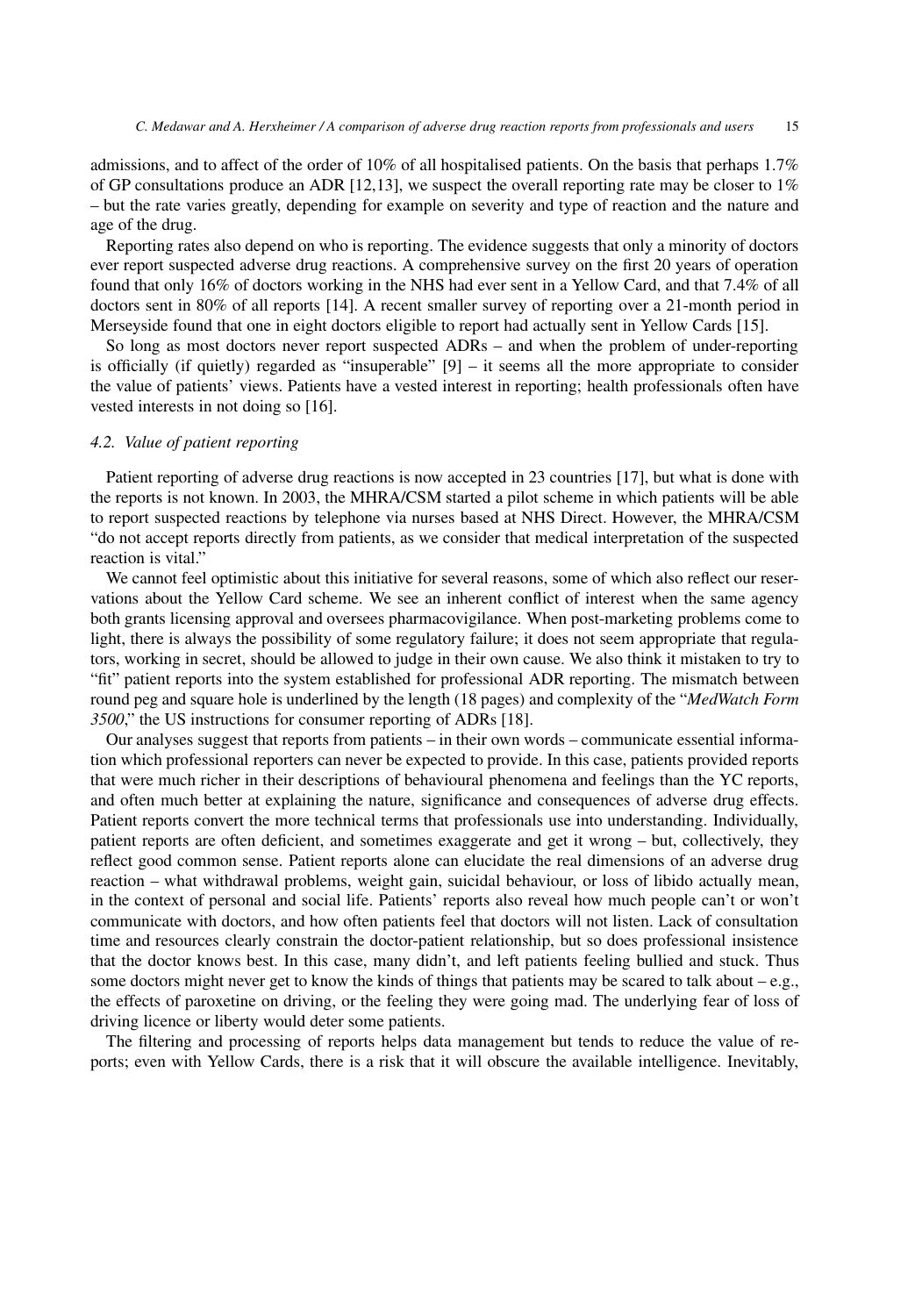reports from patients generate higher volumes of "noise" above "signals," but useful and timely signals can indeed be found. A 1996 study by the Dutch Pharmacovigilance Foundation, of ADR reports from professionals and patients, found that patients identified nine previously unidentified suspected adverse reactions to paroxetine as often as professionals, and generally sooner [19]. With encouragement and support, patient reports could be expected to provide essential feedback and intelligence. Our analyses suggest that direct patient reporting may complement Yellow Cards, and have an important part to play in pharmacovigilance.

# *4.3. Value of Yellow Card reports*

Very little is known about the overall quality and value of the evidence in individual Yellow Card reports. Some information emerged in a recent paper, explaining the opening up of the YC scheme to nurses from October 2002. This suggested that nurses provided with an information pack and given one hour's training proved fit reporters of ADRs. More nurses (77%) sent in reports "judged appropriate according to regulatory authority criteria" than did doctors (69%) [15]. (Those criteria are specified in the *British National Formulary*.)

A comparison of patients' and professionals' reports on the problems of paroxetine withdrawal, suicidal behaviour and overdose reveals some further limitations of Yellow Card reporting. In the latter two samples, in particular, many reports omitted essential information. Most gave less useful information than patients and relatives would have been able to provide.

In these samples, a company submitted a high proportion of Yellow Cards on behalf of health professionals. We were unable to establish why: did this mean that companies pick up reports that would otherwise go unreported? Or do professionals prefer to report (more serious?) ADRs through a company, rather than directly to the MCA/CSM? We were concerned that so many of the reports coded as "Nonaccidental overdose" should have originated from a company. Our samples were too small to justify a systematic comparison of the quality of the direct reports with those routed via companies. However, the samples analysed suggest that the major limitations of the Yellow Card scheme arise not so much from the reports themselves, as from the ways in which they are interpreted, analysed and presented. That point is underlined in the results of the one enquiry the MCA/CSM have published into withdrawal problems associated with paroxetine and other SSRIs [8]. Their examination of Yellow Cards concluded that withdrawal reactions were probably genuine and generally rare and mild. In fact, only 20% were "mild" – 60% had been classified as "moderate," and 20% as "severe." Moreover, there have been far more reports of withdrawal problems with SSRIs than with any other medicinal drugs – and many more for paroxetine than for all benzodiazepines combined [20,21].

The underlying problem seems related to the processes of coding and classifying reports for the ADROIT database. The emphasis on data management has led to over-reliance on counting reports, ticking boxes, using key words and preferred terms; in this case, it led to a failure to see the woods for the trees. The problem is compounded by the breakdown of unified reports by symptoms – which, to judge by withdrawal reactions coded as "travel sickness" or "electric shock," is not always carefully done. But problems will arise, even when it is. Thus, each suspected reaction in a report is coded to a term in a highly elaborated vocabulary, with care taken to use the reporter's actual words. This means that different codes may be used for the same or overlapping phenomena, and that essentially one kind of reaction is split among numerous categories in the computer print-out, each with the number of reports received with that code. Thus distinctions are forced between Non-Accidental Overdose and suicidal behaviour; and the relationship between, say, anxiety, nervousness, restlessness and agitation may be lost.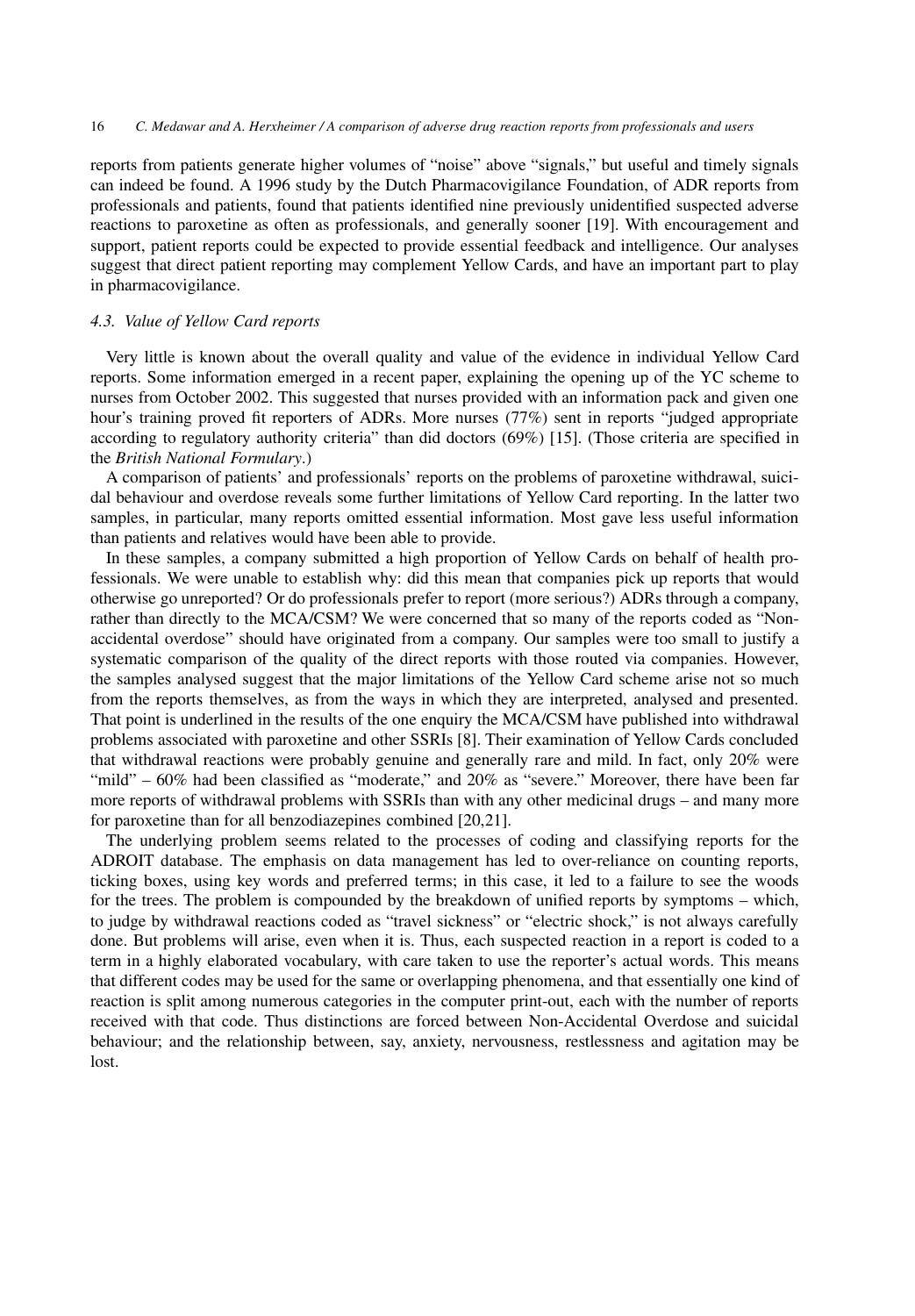The emphasis on numbers is apparent in the feedback offered to Yellow Card reporters. Those who request it are provided with a list of hundreds of possible ADRs, each with a number indicating how many times it has been reported. The numbers of suspected ADRs have little more relation to reality than football results have to what happened in the games. The clues lie in the descriptions in the individual reports.

## *4.4. Problems with paroxetine and other SSRIs*

The serious problems with paroxetine are to a varying extent shared by the other SSRIs and related antidepressants. The MCA/CSM had reviewed these on at least five occasions before the end of 2002. The review announced by the MCA/CSM in May 2003, is welcome, but years overdue. The decision to abandon an earlier review, because of possible conflicts of interest, and to take account of patient concerns, is a welcome consequence of the furore caused by the *Panorama* programmes.

Our analyses of patient reports and ASPPs suggest obvious areas for improvement. Above all, both doctors and patients need much clearer information about using these drugs – in particular about the significance of the dose. We were struck by the complete lack of coherent science-based advice on dosage. We have found no published or unpublished data on the relationship of dose and timing of doses to the various reported adverse effects. Such information is essential for the safe and effective use of most drugs, but is available for few.

Clinical data, including ADR reports, also need to be analysed in relation to dose and to individual differences in the complex metabolism of paroxetine. The drug is inactivated by two cytochrome P450 (CYP) enzymes. CYP 2D6 is the main pathway at low concentrations, except in "poor metabolisers" in whom this enzyme is abnormal. At higher concentrations paroxetine inhibits CYP 2D6, slowing its own inactivation, so that a dose increase leads to a disproportionate increase in plasma level; stopping the drug causes a correspondingly steep drop in plasma level, which partly explains the intensity of the withdrawal symptoms [22]. The rate of inactivation varies greatly: the average half-life in plasma is just under 24 hours, but it ranges up to three days. About 8% of the Caucasian population are poor metabolisers who have an inefficient form of the CYP 2D6 enzyme, and they may account for many of the patients who suffer serious reactions. Official recommendations for investigating and dealing with these aspects of the ADRs, including when to perform genetic tests, could help clinicians and patients.

Our analyses strongly suggest that dosages are, for some patients, much too high; that doctors too readily increase dosages (instead of reducing them) when patients initially complain they feel worse; and that changes in drug concentrations (both up and down) can precipitate potentially dangerous mental turmoil. We have no doubt that the way in which Yellow Cards are processed contributed to this critical and calamitous oversight.

We intend to give evidence to the on-going review, in the light of the data from Yellow Cards and the *Panorama* emails. We shall advocate restrictions on the use of paroxetine, and perhaps other SSRIs, until better evidence is available about their adverse effects; we would wish to advise doctors not to prescribe paroxetine for patients not already taking it. We would also urge the manufacturers of all such products to make gradual dosage titration (up and down) easier and more convenient, by providing tablets in smaller dosage, together with provisional withdrawal schedules for the many patients who want to come off the drug.

The evidence that paroxetine and other drugs may cause suicidal behaviour has not been considered as part of the government's major policy for reducing suicide. At the very least, coroners should be empowered, and arguably required, to obtain a full medication history about a deceased person whenever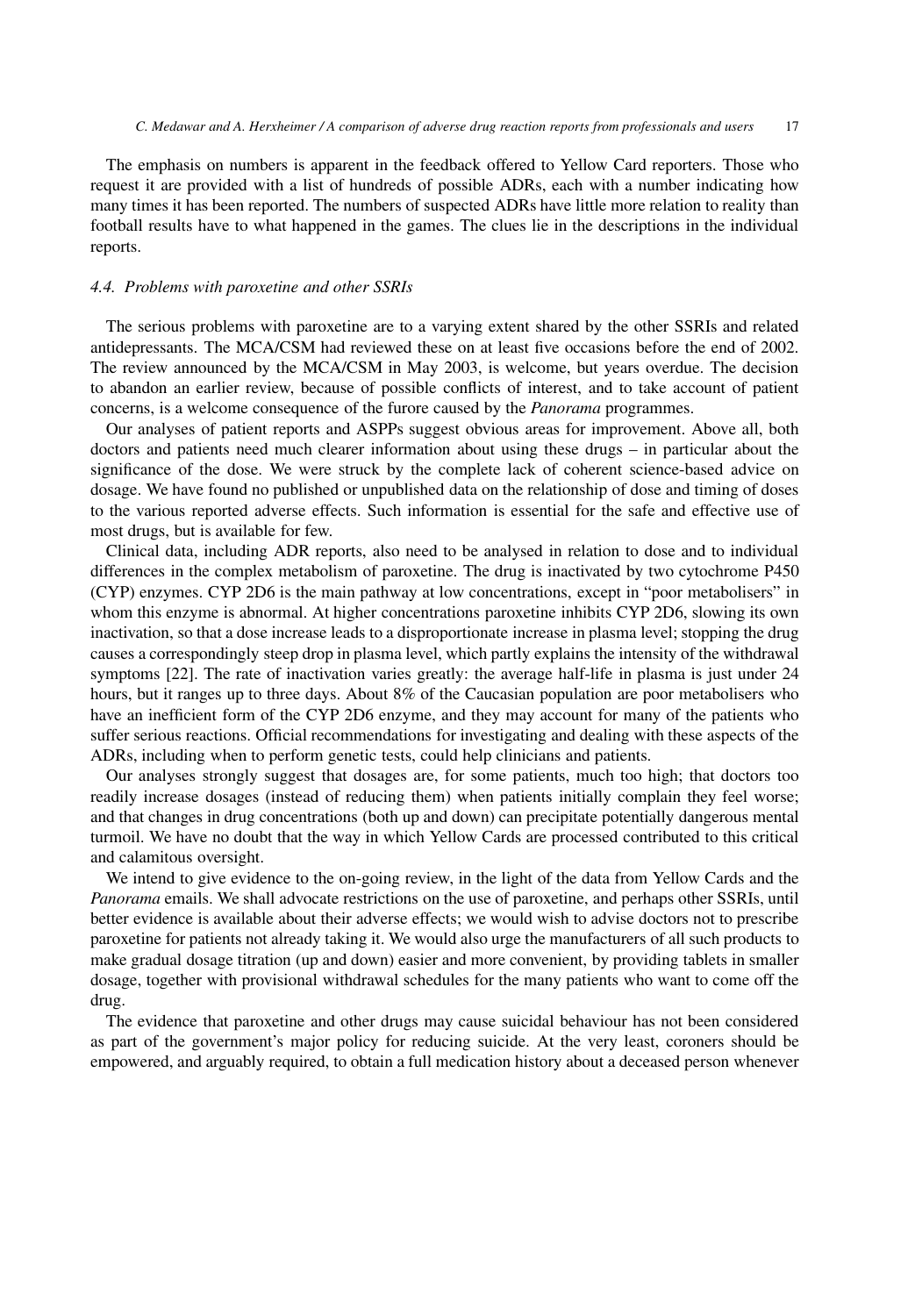suicide is a possibility. This is especially urgent in view of the impending reforms of the coroner service, which are likely to lead to the disappearance of medically qualified coroners.

## *4.5. Secrecy – until now?*

Since the beginning of the Yellow Card scheme almost 40 years ago, reports of suspected ADRs have been treated as governmental and commercial secrets, and this has prevented any independent analysis or publication. As far as we know, no regulatory agency anywhere has ever published a thorough analysis of the reports it has received. After the Medicines Control Agency (now the MHRA) replaced the Medicines Division of the Department of Health, it began to supply individual companies with anonymised Yellow Card reports of suspected reactions to their own drugs for their private information. It is right and proper for companies to get detailed feedback about their drugs, and we would argue that they should have it also about all other drugs in the same therapeutic class – for use by medical departments alone.

The MHRA's welcome decision to allow us to see several important sets of ASPPs should now be followed by open access to properly anonymised Yellow Card data via the Internet. Such openness would also make it easy to compare the quality of ADR reports submitted by different professions and by industry, and then to experiment with various methods of raising the standards of reporting – for example recognition of outstandingly informative and important reports. All this should be part of a comprehensive rethink of the Yellow Card scheme, and of pharmacovigilance systems more generally. An opportunity now arises, with the setting up of a "Heads of Agencies" working group, to establish a European risk management strategy for pharmacovigilance [23]. We regret that the composition and terms of reference of this group, and the focus of its deliberations so far, omit all reference to consumer representation and ADR reporting by patients. Had the available data on paroxetine been made public as they came to light, much tragedy would have been avoided.

## **5. Declaration of Interests**

The BBC paid AH and CM  $\pounds$ 1,390 each to analyse and assess the *Panorama* emails. CM has been in dispute with the MCA(MHRA)/CSM for some years. Neither AH nor CM has been paid in connection with any SSRI litigation. AH is a participant in the Cochrane Consumer Network, which encourages and helps consumers to contribute to the preparation and dissemination of systematic reviews by the Cochrane Collaboration.

#### **References**

- [1] C. Medawar, A. Herxheimer, A. Bell and S. Jofre, Paroxetine, Panorama and user reporting of ADRs: consumer intelligence matters in clinical practice and post-marketing drug surveillance, *Int. J. Risk & Safety in Medicine* **15** (2002), 161–169.
- [2] MHRA internal document ("Not to be disclosed outside the public service"), Standard Operating Procedure PLCL 009, Follow up of ADR reports, 2003.
- [3] Committee on Safety of Medicines, Annual reports (London: Medicines Control Agency, 1994–1998). Data for 1999– 2002 provided in letter from CSM, 1 July 2003.
- [4] M.H. Teicher, C.A. Glod and J.O. Cole, Antidepressant drugs and the emergence of suicidal tendencies, *Drug Safety* **8**(3) (1993), 186–212.
- [5] D. Healy, Lines of evidence on the risks of suicide with selective serotonin reuptake inhibitors, *Psychotherapy and Psychosomatics* **72** (2003), 71–79.